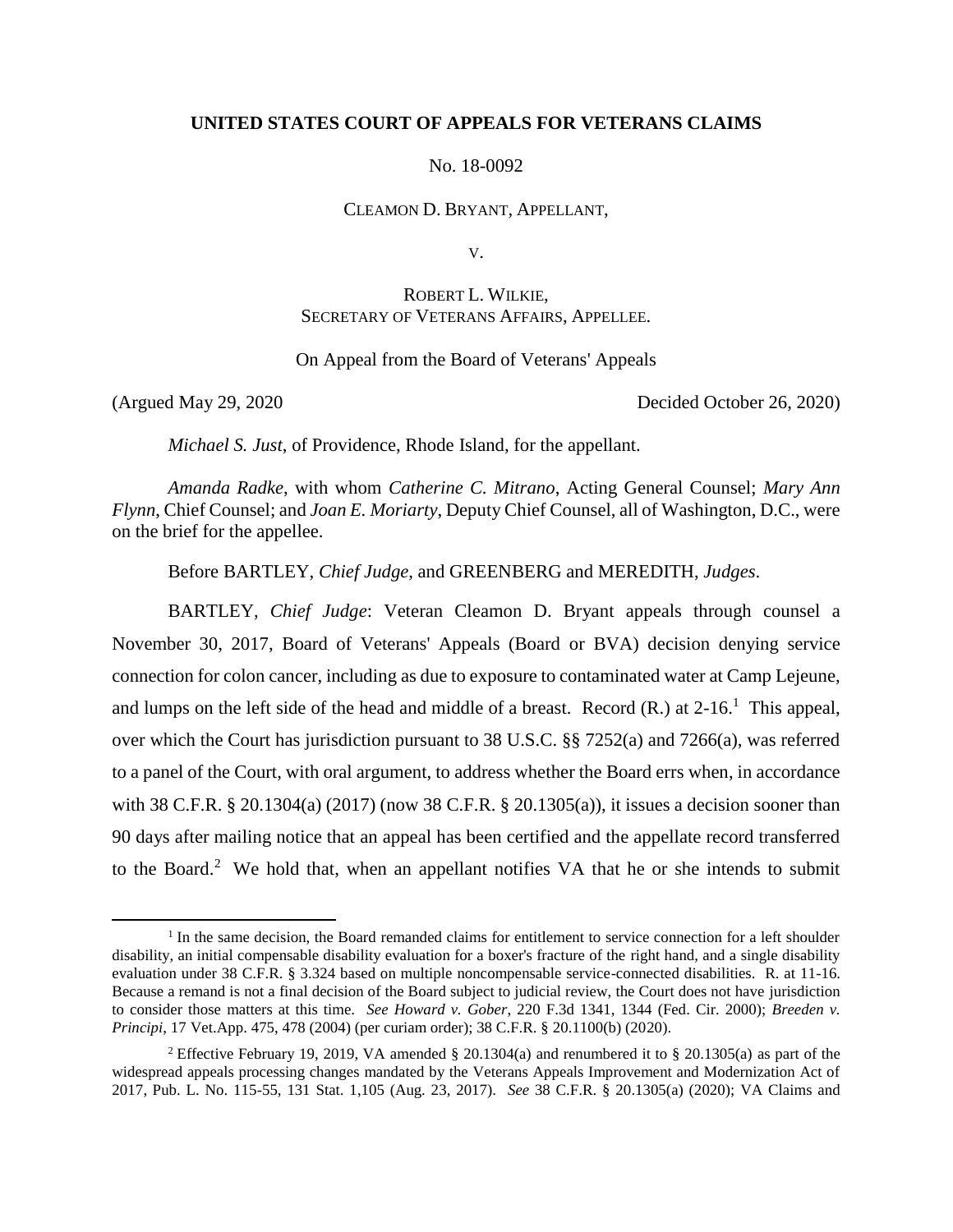additional argument or evidence to the Board during the period specified in § 20.1304(a), principles of fair process prohibit the Board from issuing an adverse decision until it either receives that argument or evidence or until 90 days have elapsed since mailing the § 20.1304(a) notice. Because the Board did not comply with that procedure in this case, the Court will set aside the November 2017 Board decision and remand the matters for further development and readjudication consistent with this decision.

#### **I. FACTS**

Mr. Bryant served honorably on active duty in the U.S. Marine Corps from May 1971 to February 1974, including a stint at Camp Lejeune. R. at 1071. In October 2013, he filed the instant claims for service connection, R. at 1229, which were denied by a VA regional office (RO) in December 2014, R. at 634-41. He timely disagreed with that decision, R. at 616-17, 624, and the RO issued a Statement of the Case in April 2017 continuing the denials, R. at 249-84.

Later that month, Mr. Bryant filed a Substantive Appeal stating that "[f]urther argument will be advanced in memorandum in lieu of VAF  $646[^3]$  once BVA sends 90[-]day letter." R. at 168. The RO certified the appeal to the Board in July 2017. R. at 23-24.

On September 21, 2017, the Board sent Mr. Bryant a letter notifying him that his appeal had been docketed at the Board and was awaiting adjudication. R. at 20. The letter also stated, in relevant part:

Please note that you have **90 days from the date of this letter or until the Board issues a decision in your appeal (whichever comes first)** to request a change in representation or to submit additional argument or evidence, if you elect to do so. Any such request or submission must be sent directly to the Board. *See generally* 38 C.F.R. § 20.1304.

#### *Id*.

 $\overline{a}$ 

Seventy days later, on November 30, 2017, the Board issued the decision currently on appeal, which denied service connection for colon cancer and lumps on the left side of the head and in the middle of one breast. R. at 2-16. This appeal followed.

Appeals Modernization, 84 Fed. Reg. 138 (final rule) (Jan. 18, 2019); VA Claims and Appeals Modernization, 84 Fed. Reg. 2,449 (notification of effective date) (Feb. 7, 2019). Unless otherwise stated, references to § 20.1304(a) are to the pre-amendment version of the regulation.

<sup>&</sup>lt;sup>3</sup> Before May 14, 2020, VA Form 646, Statement of Accredited Representative in Appealed Cases, was used by represented claimants to "submit a statement regarding the appeal to VBA [(the Veterans Benefits Administration)] prior to VBA's certification of the appeal." VA APPEALS AND REVIEW MANUAL M21-5, ch. 7, § F.2.a.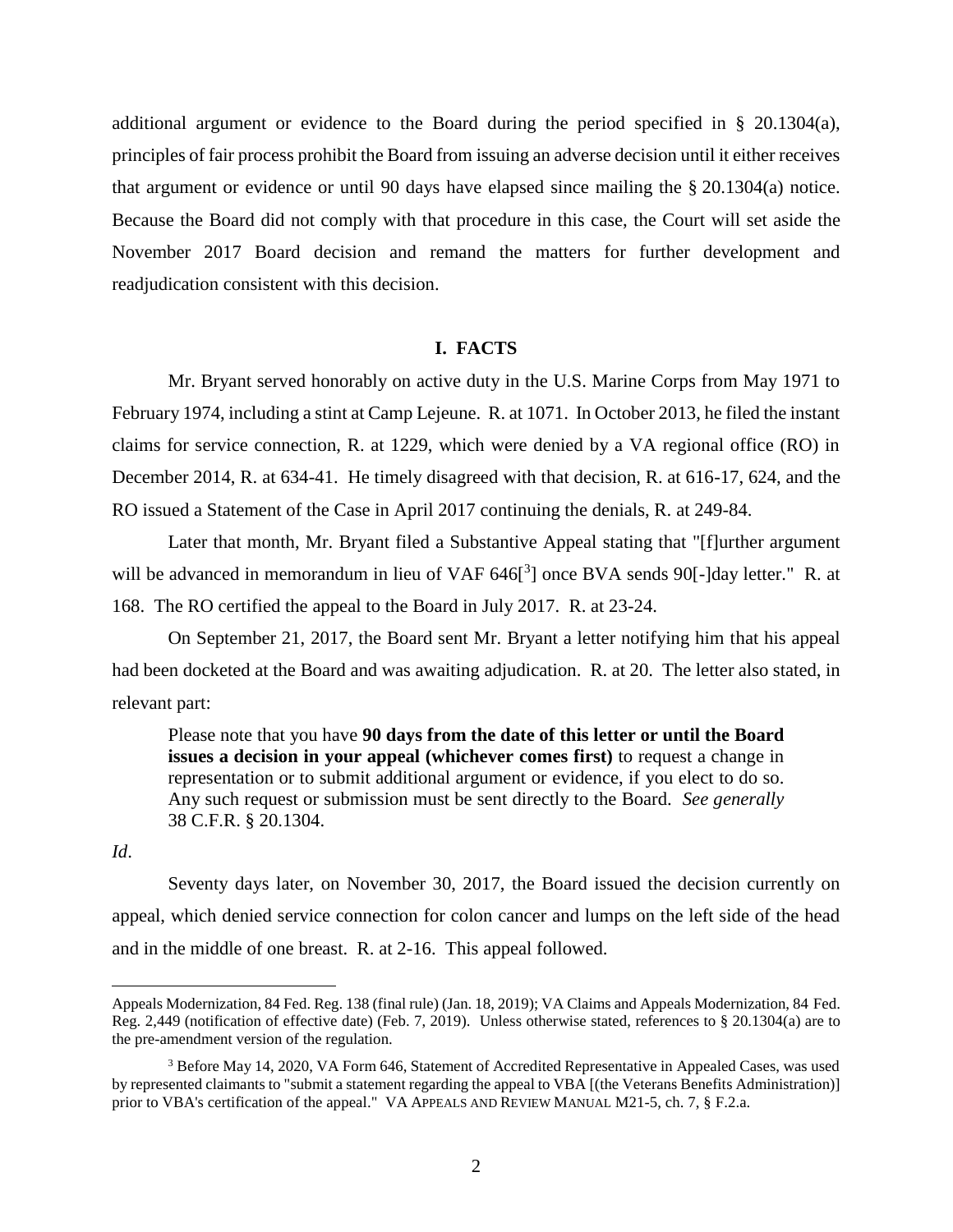### **II. ANALYSIS**

#### A. Section 20.1304(a) and the Parties' Arguments

The issue in this case involves the version of § 20.1304(a) extant in 2017, which provided, in relevant part:

An appellant and his or her representative, if any, will be granted a period of 90 days following the mailing of notice to them that an appeal has been certified to the Board for appellate review and that the appellate record has been transferred to the Board, or until the date the appellate decision is promulgated by the Board  $\dots$ , whichever comes first, during which they may submit a request for a personal hearing, additional evidence, or a request for a change in representation.

38 C.F.R. § 20.1304(a) (2017). After expiration of that time period, the Board would generally only accept requests to submit additional argument and evidence if the appellant demonstrated good cause for the delayed submission. 38 C.F.R. § 20.1304(b) (2017).

"[T]he triggering event for application of § 20.1304(a) was the mailing of notice that an appeal had been certified and transferred to the Board," *Williams v. Wilkie*, 32 Vet.App. 46, 51 (2019), which the parties agree occurred here on September 21, 2017, R. at 20. The parties do not dispute that § 20.1304(a) applies in this case; the only question before the Court is whether the Board erred in issuing its decision sooner than 90 days after that date.

Mr. Bryant makes two arguments in this regard. First, he mounts a facial challenge to the constitutionality of § 20.1304(a), contending that the regulation deprives appellants of their due process right to meaningfully participate in the adjudication of their appeals because it does not provide a date certain by which appellants must submit argument and evidence to the Board without having to show good cause. Appellant's Brief (Br.) at 6-8; Appellant's Supplemental Memorandum of Law (Supp. Memo.) at 1-4, 7-8. Second, he asserts that the Board's actions were fundamentally unfair and prejudiced him because the Board decided his appeal without waiting for the argument that he told the Board he would submit during the § 20.1304(a) period. Appellant's Br. at 4-5; *see id*. at 6 (citing *Thurber v. Brown*, 5 Vet.App. 119, 123 (1993)). The Secretary disputes these contentions and urges the Court to uphold § 20.1304(a) as constitutionally valid and to affirm the Board decision based on the veteran's failure to otherwise carry his burden of demonstrating prejudicial error. Secretary's Br. at 5-16; Secretary's Supp. Memo. at 1-15.

Although the Court is troubled by the Secretary's statement at oral argument that § 20.1304(a) permits the Board to deny an appeal the same day that it notifies an appellant that the appeal has been certified and appellate record transferred to the Board, *see* Oral Argument,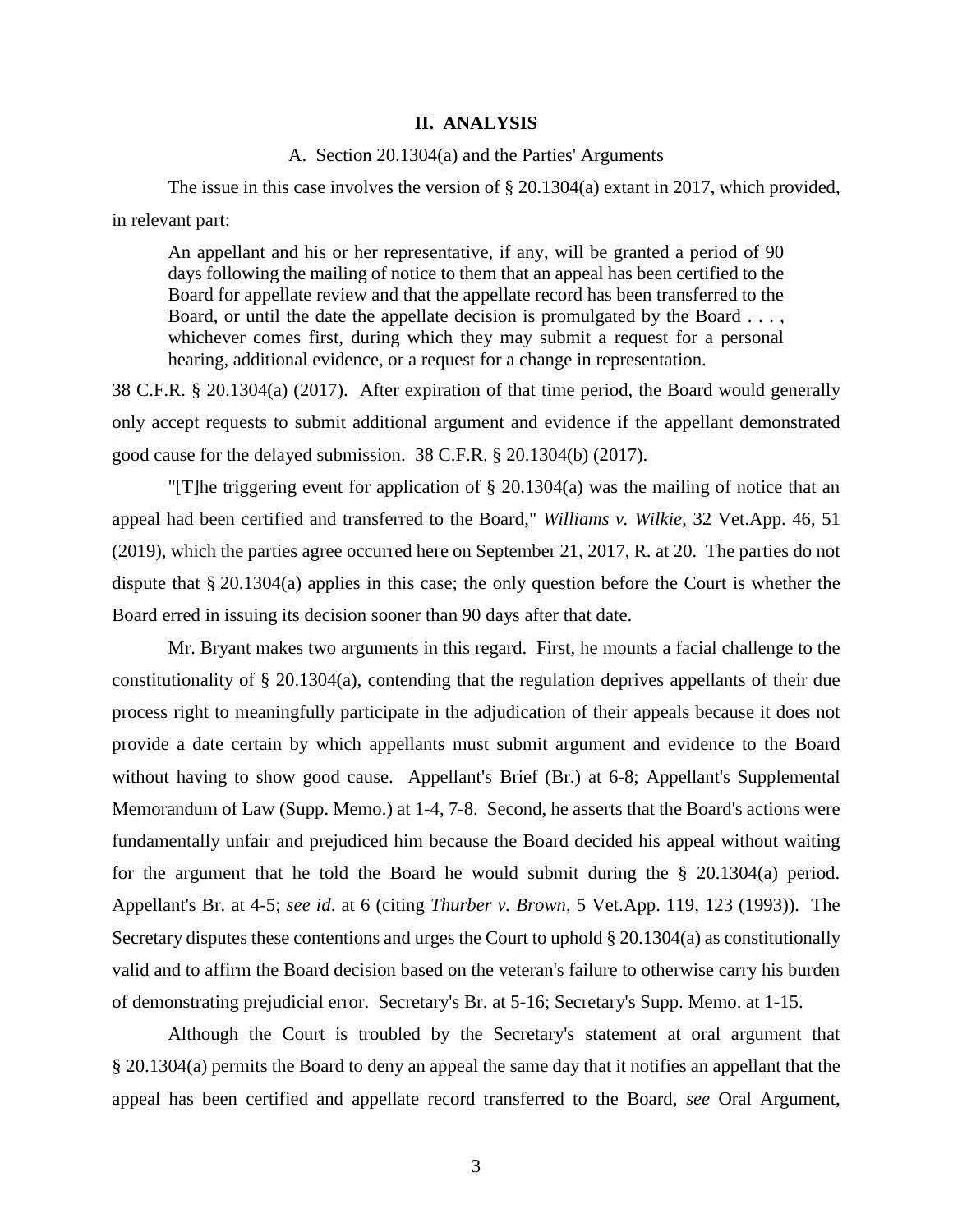https://www.youtube.com/watch?v=LyMwK0GVW04, at 39:25-44:21, the Court need not address the veteran's constitutional "illusory notice" argument because we conclude that the Board's actions in this case deprived him of his non-constitutional right to fair process. *See Lyng v. Nw. Indian Cemetery Protective Ass'n*, 485 U.S. 439, 445 (1988) ("A fundamental and longstanding principle of judicial restraint requires that courts avoid reaching constitutional questions in advance of the necessity of deciding them."); *Smith v. Wilkie*, 32 Vet.App. 332, 337 (2020) (explaining that, where the Court finds a fair process violation, "it need not reach the Constitutional question of due process"). Specifically, we hold that, once Mr. Bryant informed VA that he planned to submit new argument following receipt of the § 20.1304(a) notice letter, implicitly requesting that VA withhold a decision until he had done so, basic fairness obligated the Board to wait 90 days or until he submitted that argument to decide his appeal.<sup>4</sup> Because the Board failed to do so in this case, we remand for the Board to provide the veteran with the fair process to which he was entitled.

# B. Fair Process

Appellants have a right to fair process in the development and adjudication of their claims and appeals before VA. *Smith*, 32 Vet.App. at 337; *see Austin v. Brown*, 6 Vet.App. 547, 551-52 (1994); *Thurber*, 5 Vet.App. at 122-26. This non-constitutional right stems, in part, from the nature of the nonadversarial VA benefits adjudication system, which "is predicated upon a structure which provides for notice and an opportunity to be heard at virtually every step in the process." *Thurber*, 5 Vet.App. at 123; *see Prickett v. Nicholson*, 20 Vet.App. 370, 382 (2006) (explaining that the procedural right to fair process "is primarily based on the underlying concepts of the VA adjudicatory scheme, not the U.S. Constitution"), *aff'd sub nom. Prickett v. Mansfield*, 257 F. App'x 288 (Fed. Cir. 2007). "[E]ven in situations where no particular procedural process is required by statute or regulation, the principle of fair process may nonetheless require additional process if it is implicitly required when 'viewed against [the] underlying concepts of procedural regularity and basic fair play' of the VA benefits adjudicatory system." *Smith*, 32 Vet.App. at 337 (quoting *Thurber*, 5 Vet.App. at 123) (alteration in original); *see Gonzales v. United States*, 348 U.S. 407, 412 (1955). This includes providing fair process during VA's solicitation, gathering,

<sup>4</sup> The Court notes that § 20.1304(a) does not specifically address whether an appellant may request that the appeal be held open for the maximum 90 days, the requirements for any such request, and what process should be followed if the Board is on notice that the appellant intends to submit argument within the § 20.1304(a) period.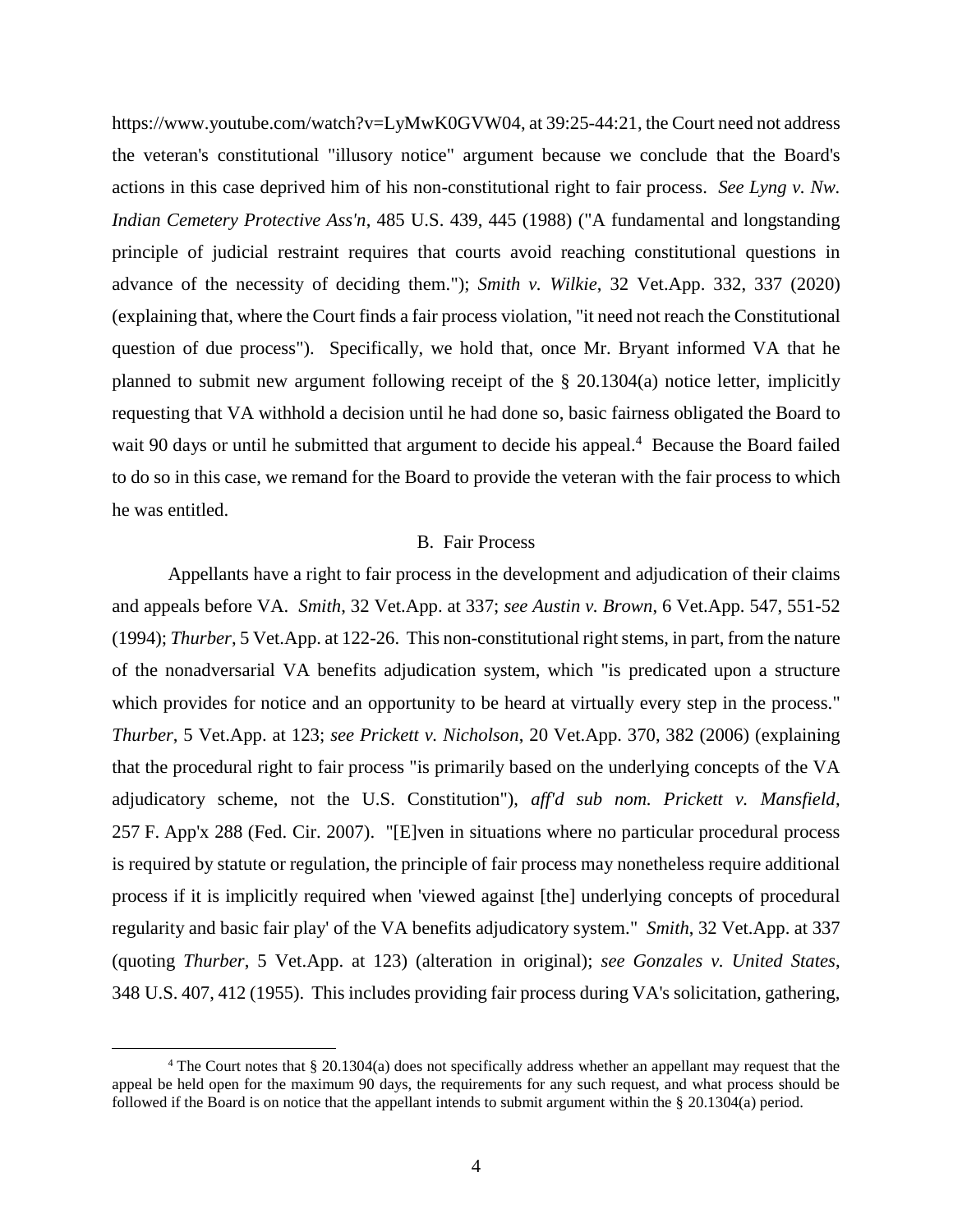and development of evidence. *See Smith*, 32 Vet.App. at 337-38 (collecting cases); *Austin*, 6 Vet.App. at 551 (noting that the fair process framework articulated in *Thurber* applies during the periods set forth in § 20.1304).

The Court's decision in *Haney v. Nicholson*, 20 Vet.App. 301 (2006), is instructive in this case. The veteran in *Haney* was afforded a Board hearing and his representative told the presiding Board member that he would obtain and submit a private linkage opinion in support of a request to reopen a previously denied claim. The Board member agreed to hold the record open for submission of that evidence but failed to inform the veteran of the deadline for doing so. The Board issued a decision denying reopening five months later, before the veteran submitted a medical opinion and without providing advance notice that the time for submitting that evidence had expired. On appeal, the veteran argued that the Board erred in deciding his case before receiving the evidence his representative identified at the Board hearing and stated would be submitted after the hearing. *Id*. at 303. The Court agreed, holding that fair process principles required the Board member to notify the veteran and his representative of the chosen deadline for submitting that evidence before issuing a decision.<sup>5</sup> *Id.* at 305-06 (citing *Austin*, 6 Vet.App. at 551; *Thurber*, 5 Vet.App. at 123).

Here, like in *Haney*, the veteran put the Board on notice that he intended to submit additional supporting documents, but the Board adjudicated the appeal before receiving that submission. *Compare* R. at 168 (Mr. Bryant's Substantive Appeal stating that "[f]urther argument will be advanced in memorandum in lieu of VAF 646 once BVA sends 90[-]day letter"), *with Haney*, 20 Vet.App. at 303 (representative's statement at a Board hearing that he would obtain and submit a private medical opinion linking the veteran's claimed disability with an in-service car accident). Once Mr. Bryant affirmatively notified the Board that he intended to submit additional argument during the § 20.1304(a) period, basic principles of fair play, inherent in the VA benefits adjudication system in general and that regulation in particular, required the Board to wait to issue its decision until the veteran either submitted the additional argument or until the maximum 90

<sup>5</sup> The Court also held that the Board member's failure to establish a deadline for the submission of evidence violated 38 C.F.R. § 20.709 (2015), which, at that time, governed the procurement of evidence after a Board hearing. *Haney*, 20 Vet.App. at 305.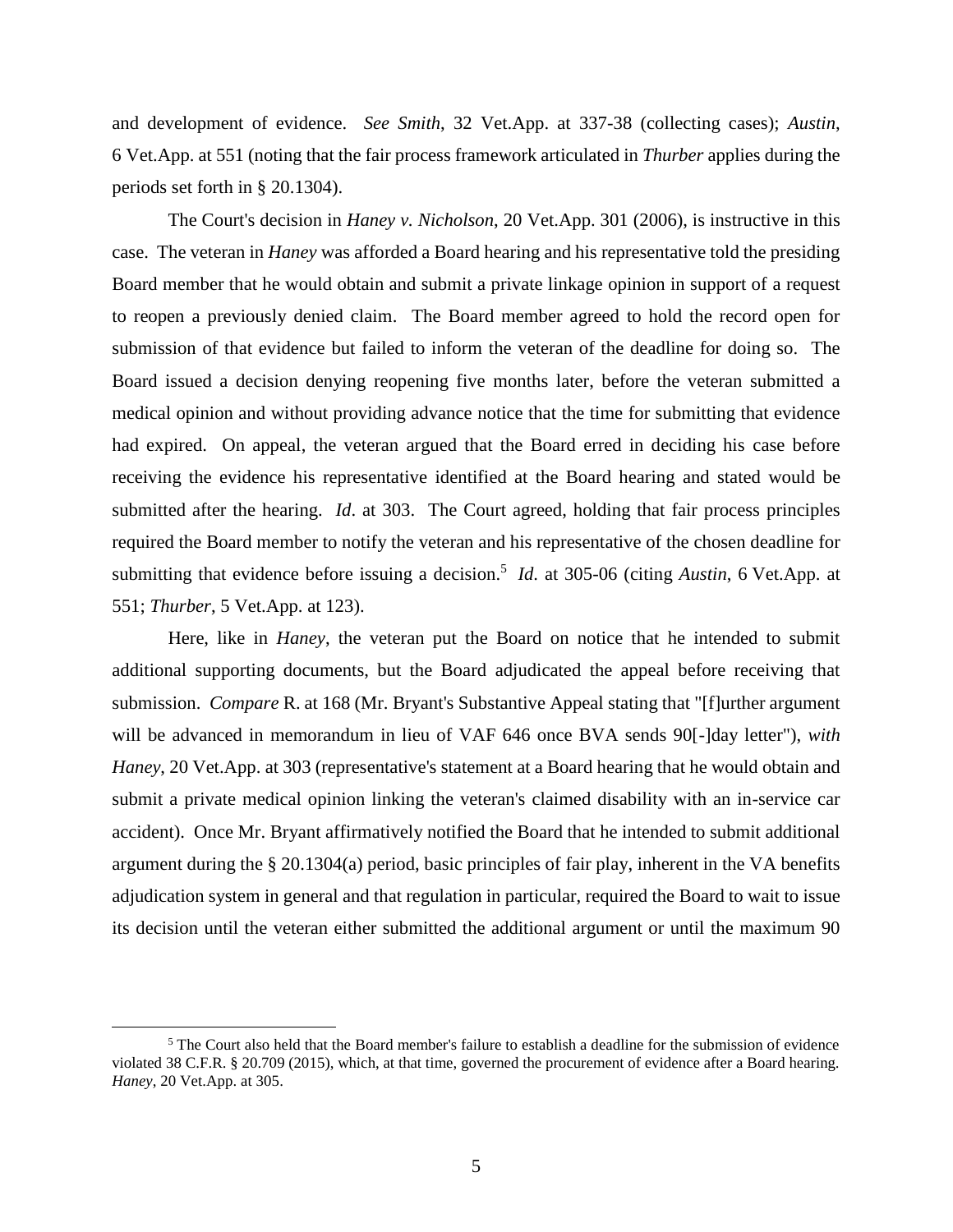days for doing so without needing to show good cause had elapsed.<sup>6</sup> *See Smith*, 32 Vet.App. at 337; *Haney*, 20 Vet.App. at 306; *Thurber*, 5 Vet.App. at 123.

The fact that Mr. Bryant informed VA that he had additional argument to submit during the § 20.1304(a) period is an important distinction that makes this case more analogous to *Haney*  than to the Court's decision in *Williams*. In *Williams*, the Court examined § 20.1304(a) and held that it does not apply when an appeal is returned to the Board following a remand to the RO, even when the Board erroneously cites that provision in an accompanying notice letter. 32 Vet.App. at 55-57. In reaching that conclusion, the Court explained that, although the Board incorrectly cited § 20.1304(a) in its notice letter in that case, the veteran did not have a reasonable expectation that he had 90 days to submit additional evidence and argument to the Board following receipt of that letter because "§ 20.1304(a) sets forth a maximum, not minimum, 90-day period for submitting additional evidence and argument to the Board without needing to show good cause." *Id*. at 57. The Court further concluded that the Board did not violate principles of fair process in denying the veteran's appeal 42 days after notifying him that his case had been returned to the Board after a remand to the RO because, among other things, he affirmatively stated that he did not have any additional argument or evidence to submit immediately before the appeal was returned to the Board. *Id*. at 58-59.<sup>7</sup>

But the opposite occurred here: Mr. Bryant clearly communicated to VA that he had additional argument that he intended to submit during the  $\S 20.1304(a)$  period, implicitly requesting that VA withhold a decision until he had done so. R. at 168. This is a corollary to the Court's recognition in *Clark v. O'Rourke*, 30 Vet.App. 92, 97-98 (2018), that an appellant can waive the right to submit additional argument and evidence to the Board during a specified period; when an appellant announces an intent to submit argument and evidence, the appellant is implicitly requesting that the Board not issue a decision until either that argument and evidence is received or until the maximum period to do so without good cause expires. In such a case, unlike in

<sup>&</sup>lt;sup>6</sup> Nothing in this opinion suggests that principles of fair process would have been violated if the Board had issued a fully favorable decision fewer than 90 days after mailing the § 20.1304(a) notice letter. Further, because the issues are not now before us, the Court does not address whether the Board, after receiving the intent to submit additional argument, would be permitted to establish a deadline for such submission within the maximum 90-day period or under what circumstances an appellant could later waive the remainder of the period.

<sup>7</sup> The Court in *Williams* made clear that it was "not holding . . . that the Board does not err when it issues a decision sooner than 90 days after mailing a notice letter to a claimant in a case where § 20.1304(a) actually applies." *Id*. at 58 n.7.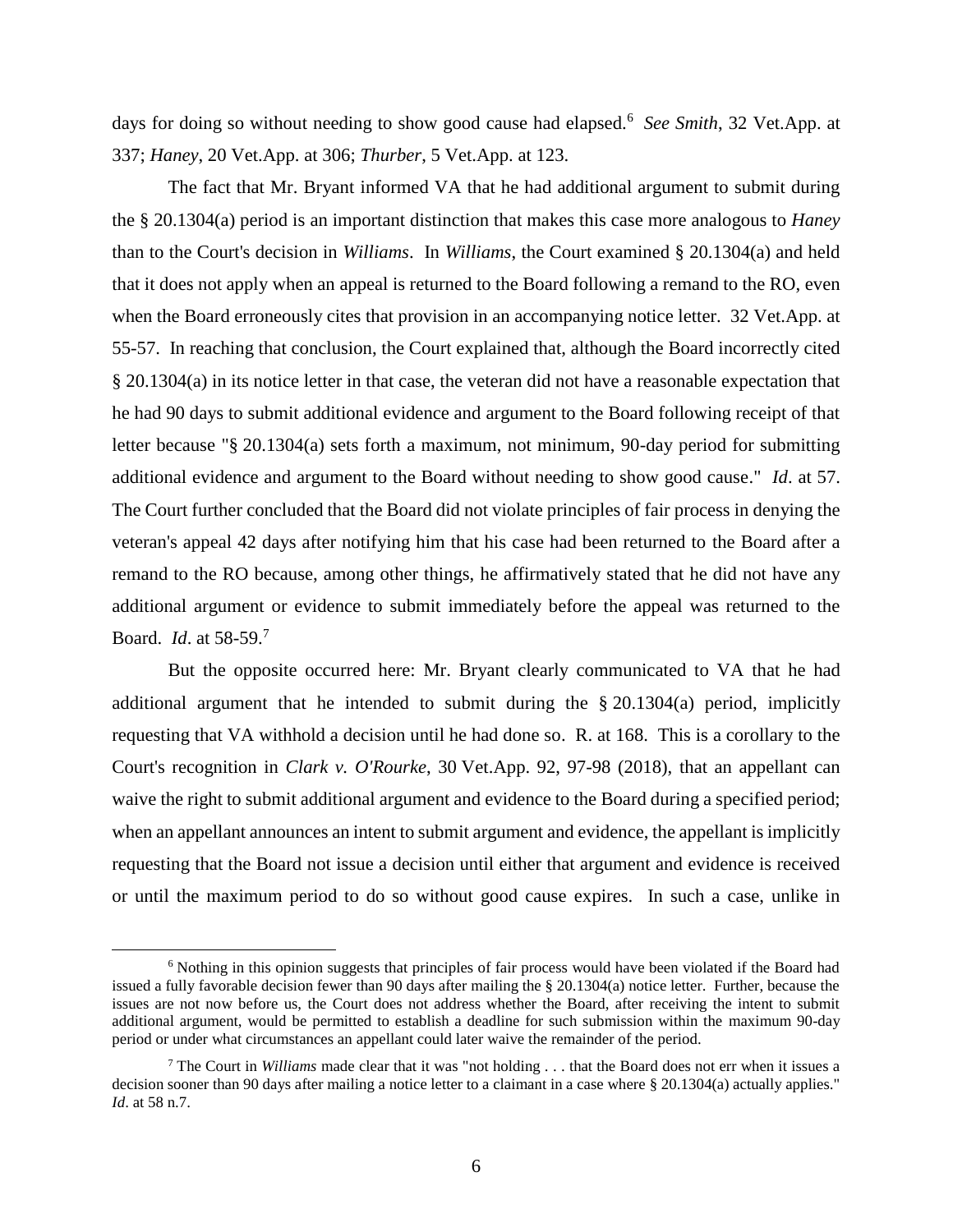*Williams*, an appellant has a reasonable expectation that, absent a contrary response from the Board, he or she will have the maximum 90 days to submit that additional argument and evidence without needing to show good cause. *See Daves v. Nicholson*, 21 Vet.App. 46, 52 (2007) ("Communication between VA and a claimant is a critical component of the adjudication process."); *see also Nieves–Rodriguez v. Peake*, 22 Vet.App. 295, 300 (2008) (noting that "the content of information and evidence received by VA may require an appropriate response [from VA]"). Yet, the Board ignored Mr. Bryant's statement to that effect and decided his appeal 70 days into the maximum § 20.1304(a) period, before it received his written argument.

This distinction makes all the difference here. By prematurely deciding the appeal without the benefit of the argument that the Board knew was forthcoming, the Board effectively shut Mr. Bryant out of the appellate process, a process that, by law and regulation, is designed to be a partnership between the appellant and the Agency. *See Evans v. Shinseki*, 25 Vet.App. 7, 16 (2011) ("The entire veterans claims adjudication process reflects the clear congressional intent to create an Agency environment in which VA is actually engaged in a continuing dialog with claimants in a paternalistic, collaborative effort to provide every benefit to which the claimant is entitled."). That partnership only works if the Board allows an appellant to contribute to and meaningfully participate in the appellate process; it fails where, as here, the Board ignores the appellant's request to submit supporting argument during a period when such submissions are generally authorized by regulation. In short, the Board's actions in this case, when viewed in light of Mr. Bryant's express statement that he would submit additional argument during the § 20.1304(a) period, offend the basic tenets of fair play that underlie the nonadversarial VA appeals process. *See Hodge v. West*, 155 F.3d 1356, 1363 (Fed. Cir. 1998) (explaining that, "in the context of veterans' benefits where the system of awarding compensation is so uniquely pro-claimant, the importance of systemic fairness and the appearance of fairness carries great weight" and "may depend on the veteran's ability to ensure the Board has all potentially relevant evidence before it").

The history of § 20.1304(a) bolsters this conclusion. In 1989, VA proposed to amend 38 C.F.R. § 19.174, the precursor to § 20.1304, to add a 60-day limit for submitting additional evidence and argument to the Board after certification of an appeal without having to show good cause. 54 Fed. Reg. 28,445 (proposed rule) (July 6, 1989). VA explained that the amendment was necessary because, under § 19.174, the record was "in a constant state of change while Members of the Board[ were] deliberating on the appeal," causing confusion and "considerable delay." *Id*.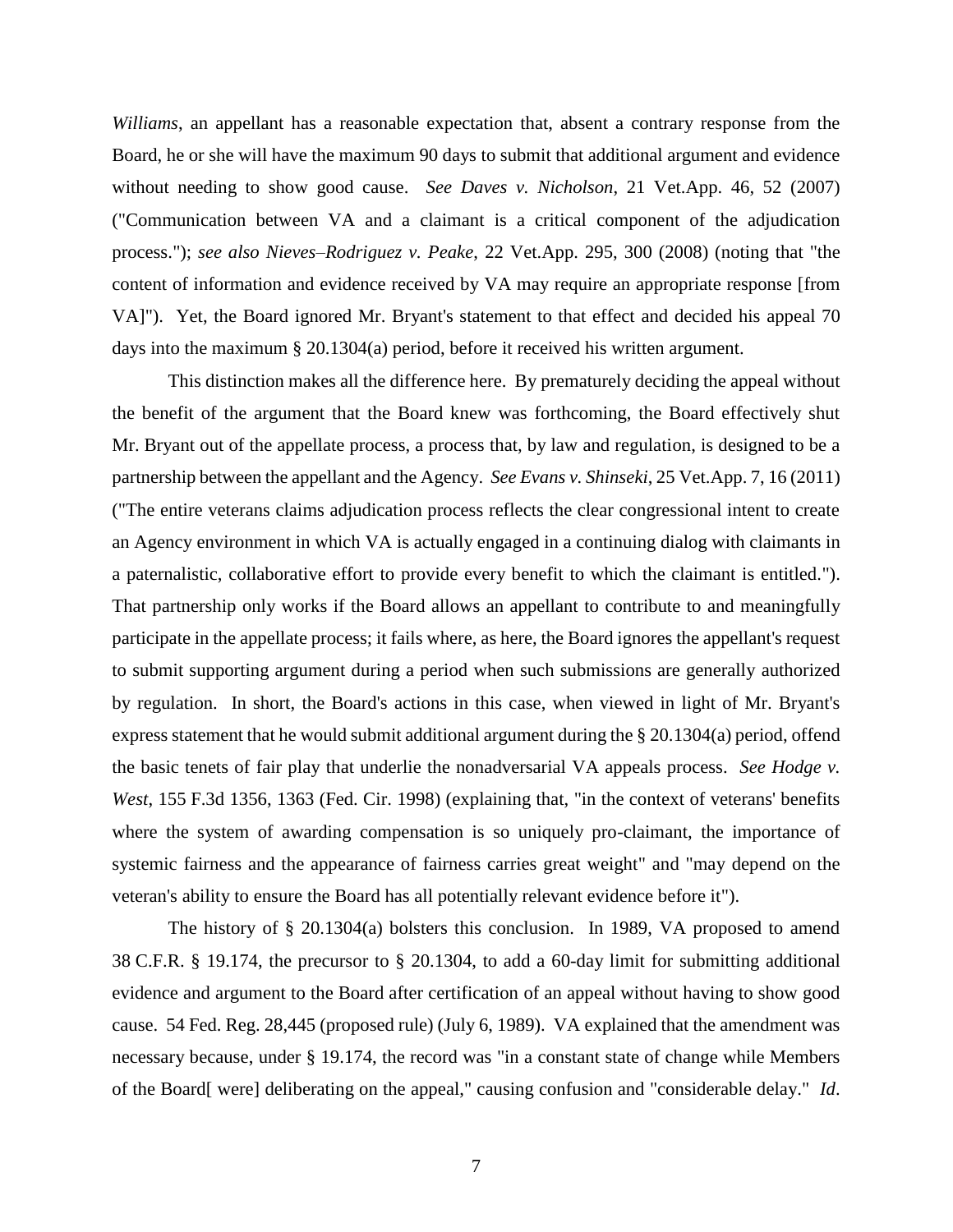According to VA, the purpose of the amendment was to "assist in orderly and prompt appeal processing and . . . help to clarify the nature and extent of evidence considered by the Board in reaching a decision in any given appeal." *Id*. at 28,446. In response to public comments, VA ultimately extended the maximum period for submitting argument and evidence without needing to show good cause to 90 days, but reiterated that the amendment was necessary to avoid the needless delays and expenditure of resources spent in rewriting, re-reviewing, and reconsidering decisions based on submissions of argument and evidence late in the appellate process. *See* 55 Fed. Reg. 20,144, 20,146 (final rule) (May 15, 1990).<sup>8</sup>

Contrary to the Secretary's contention, Secretary's Supp. Memo. at 11-15, waiting 90 days to issue a decision in the limited circumstance where an appellant affirmatively notifies the Board that he or she has additional argument or evidence to submit during the § 20.1304(a) period furthers, rather than subverts, the orderly processing and resource-saving purposes of that regulation. Indeed, our holding today ensures not only that the Board will not issue decisions without the benefit of potentially favorable (and perhaps dispositive) argument and evidence that it knows is forthcoming, but also preserves Board resources that would otherwise need to be spent vacating, revising, or reconsidering prematurely issued decisions. *See* 55 Fed. Reg. at 20,146. And, most importantly, it ensures that appellants are treated fairly and safeguards their right to meaningfully participate in the appellate process. The Board's actions in this case frustrated those objectives and violated principles of fair process.

Those errors prejudiced Mr. Bryant. *See* 38 U.S.C. § 7261(b)(2) (requiring the Court to "take due account of the rule of prejudicial error"); *Shinseki v. Sanders*, 556 U.S. 396, 409 (2009) (explaining that "the burden of showing that an error is harmful normally falls upon the party attacking the agency's determination"). As outlined above, the veteran notified VA that he had argument that he intended to submit to the Board once his appeal was certified. R. at 168. Since that time, he has consistently asserted that he would have submitted that argument within 90 days of the September 21, 2017, notice letter if he had been afforded the maximum 90 days to do so. *See* Appellant's Br. at 5; Appellant's Supp. Memo. at 7-8. And at oral argument, he clarified that, in addition to the previously identified written argument, he also had favorable linkage evidence that he was prepared to submit during that period. *See* Oral Argument,

 $8 \text{ In } 1992$ , § 19.174 was redesignated, without relevant amendment, to § 20.1304. 57 Fed. Reg. 4,088 (final rule) (Feb. 3, 1992).